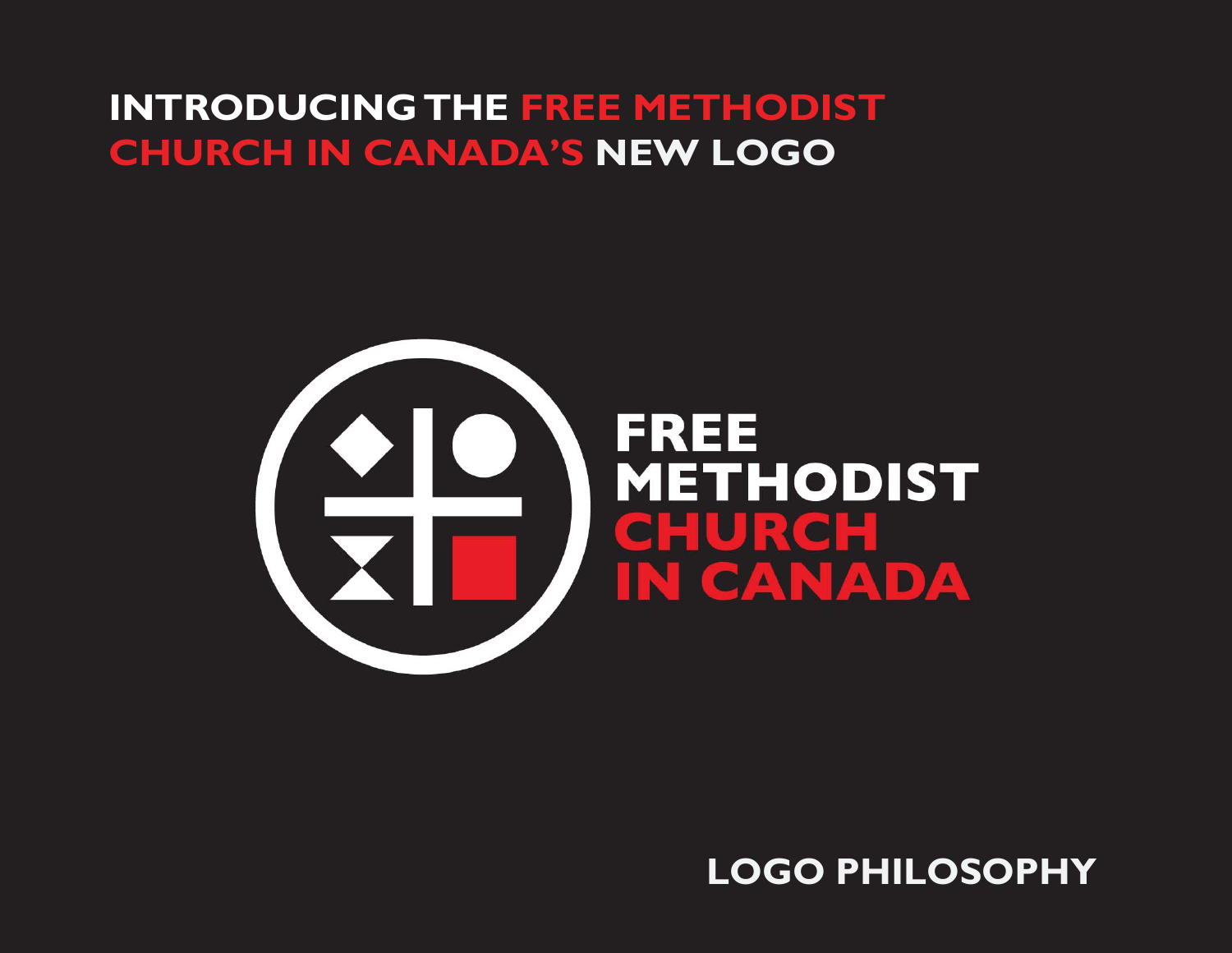#### **TABLE OF CONTENTS**

| 3  | <b>Our FMCIC New Brand Story</b> |
|----|----------------------------------|
| 5  | The Cross                        |
| 7  | Scripture                        |
| 9  | The Other Symbols                |
| 11 | Creation                         |
| 13 | Communion                        |

- The New Logo
- Logo Variations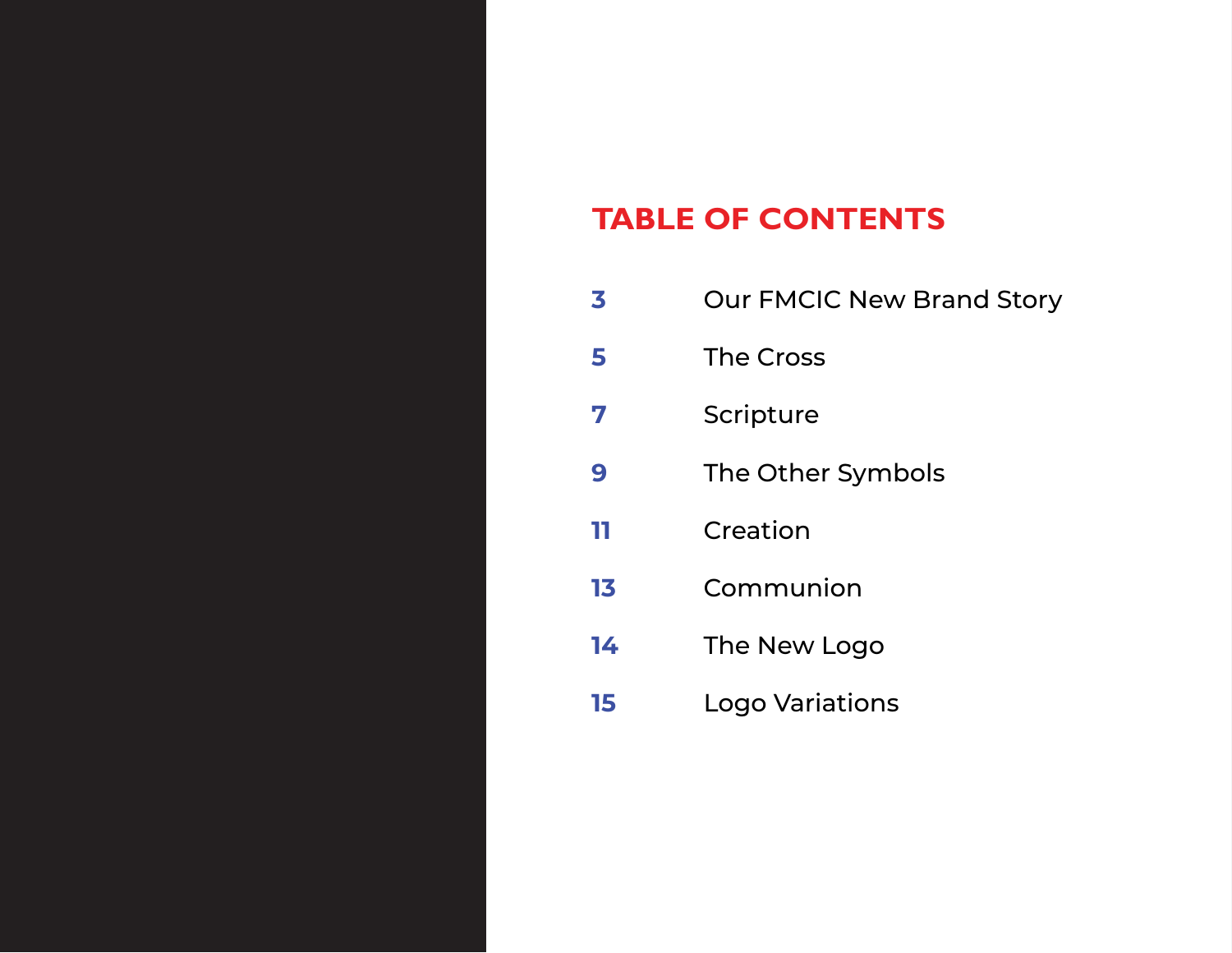### **OUR FMCIC NEW BRAND STORY**

Big news! After more than 25 years, we are excited to announce a new brand identity for The Free Methodist Church in Canada. You will see the new look anywhere we're out in public, like on our website, Facebook, Instagram and Twitter; and we will work diligently so that you will soon see it on all of our resources as well.

Change is inevitable, and something to be embraced, but that alone is not a good enough reason to change a logo. Over the years, despite the symbolism attached to the current logo, we were receiving feedback that it was outdated and needed to be modernized. We believe the new logo is forward-thinking but also grounds us in values that are important to our Free Methodist ideology.

Over several months, a small team at the National Ministry Centre worked with designer James Kingsley to find a logo that was relevant, smart and connected to our vision and values.

The colour choice was also important in recognizing FMCiC's unique Canadian story. It also sets us apart from other denominational branding.

It's still us. We are the Free Methodist Church in Canada, but now with branding that will move with us into the future.

Each component of the new FMCIC logo reflects defining elements of modern Methodism. It contains deep meaning and symbolism, and in the next few pages, we will give you a detailed outline and explanation of the elements.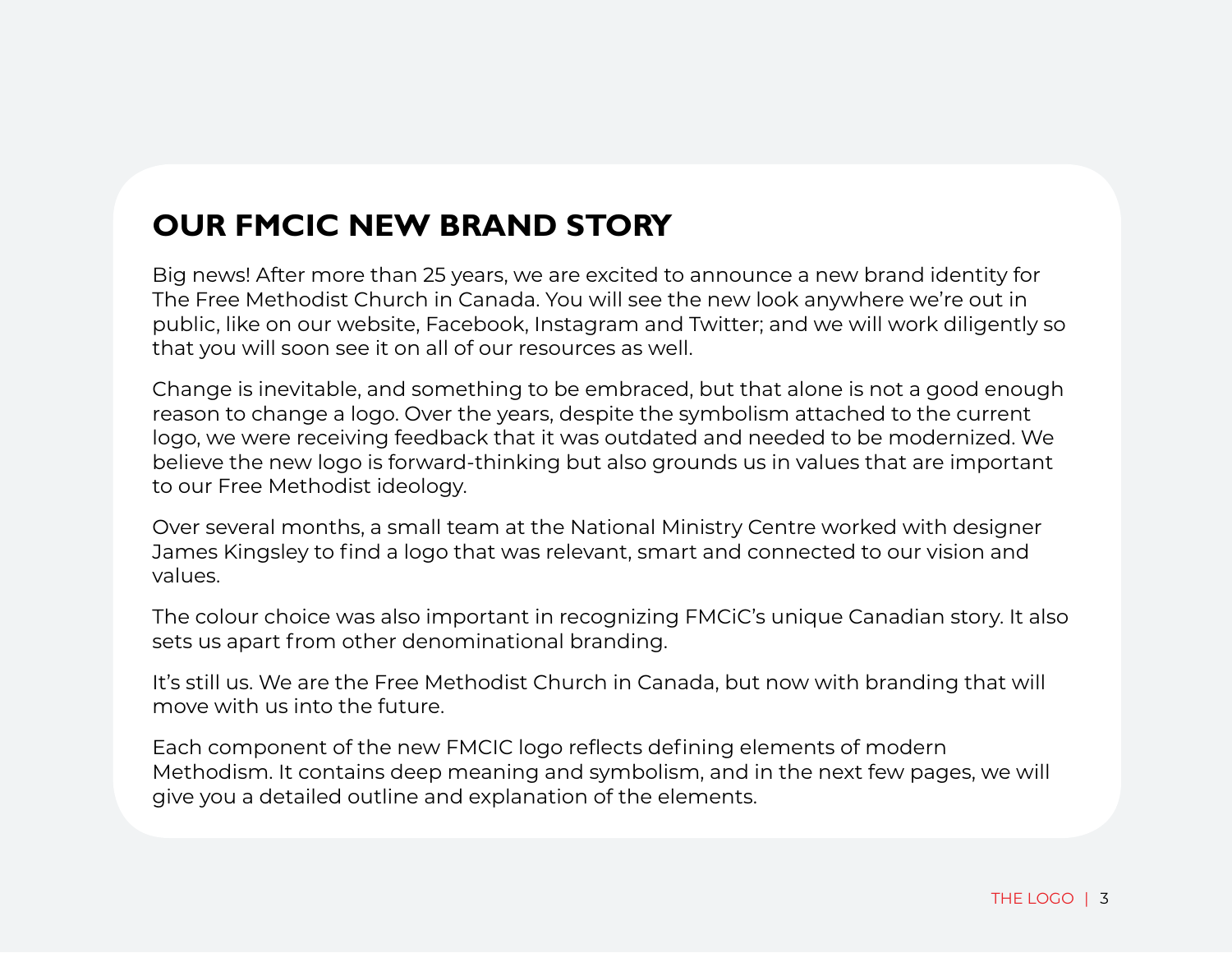

The crux, of our faith, symbolizing both the resurrection and our call to carry our cross and follow Christ.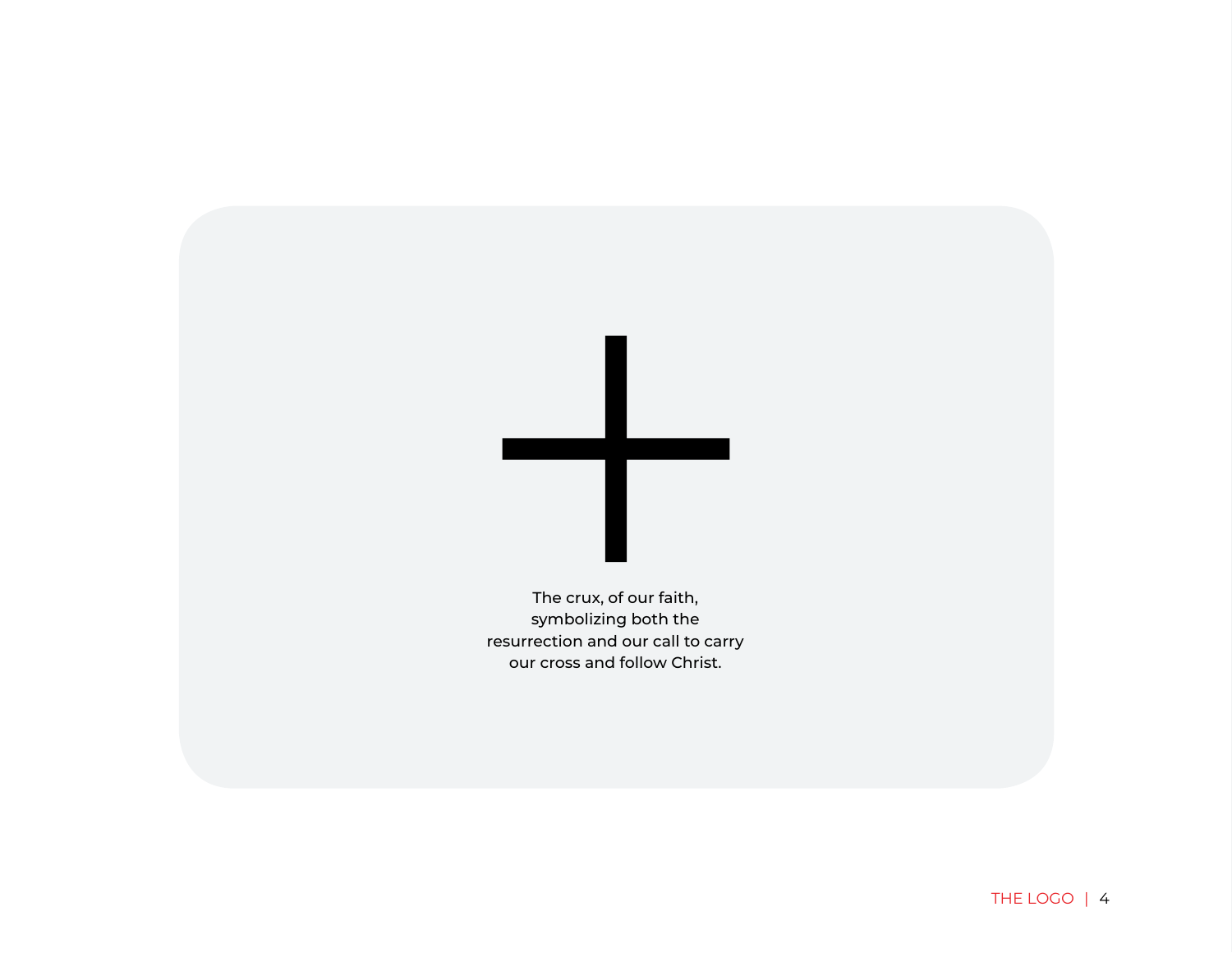### **THE CROSS**

At the centre of the new Free Methodist Church in Canada's logo is the cross because Jesus is at the centre of all we do.

#### THE SON

His Incarnation – God was Himself in Jesus Christ to reconcile people to God. Conceived by the Holy Spirit, born of the Virgin Mary, He joined together the deity of God and the humanity of humankind. Jesus of Nazareth was God in human flesh, truly God and truly human. He came to save us.

For us the Son of God suffered, was crucified, died and was buried. He poured out His life as a blameless sacrifice for our sins and transgressions. We gratefully acknowledge that He is our Saviour, the one perfect mediator between God and us.

His Resurrection and Exaltation – Jesus Christ is risen victorious from the dead. His resurrected body became more glorious, not hindered by ordinary human limitations. Thus He ascended into heaven. There He sits as our exalted Lord at the right hand of God the Father, where He intercedes for us until all His enemies shall be brought into complete subjection. He will return to judge all people. Every knee will bow and every tongue confess Jesus Christ is Lord, to the glory of God the Father.

https://www.fmcic.ca/articles-about-god/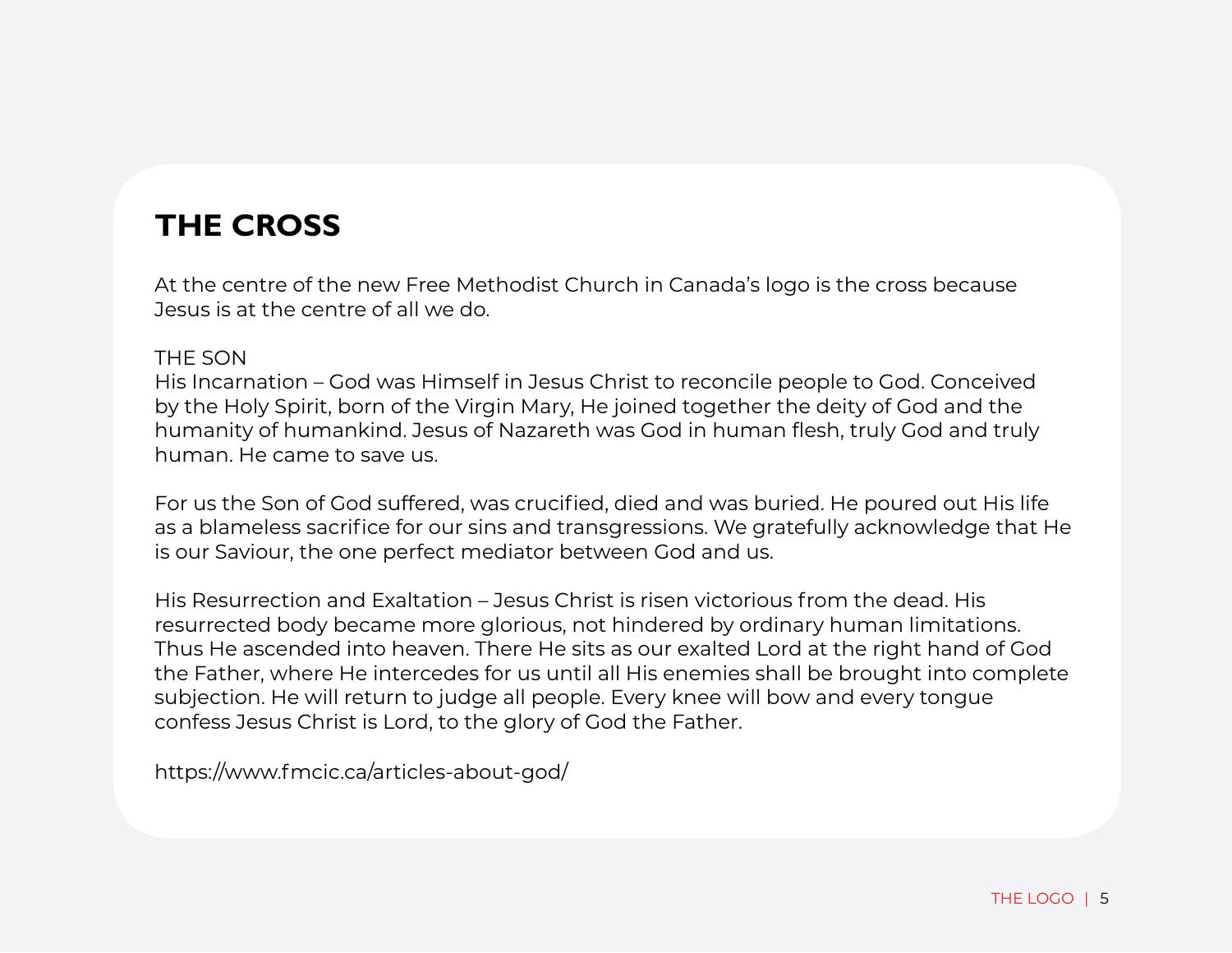

Represents Scripture, God's writen Word. Our Cornerstone.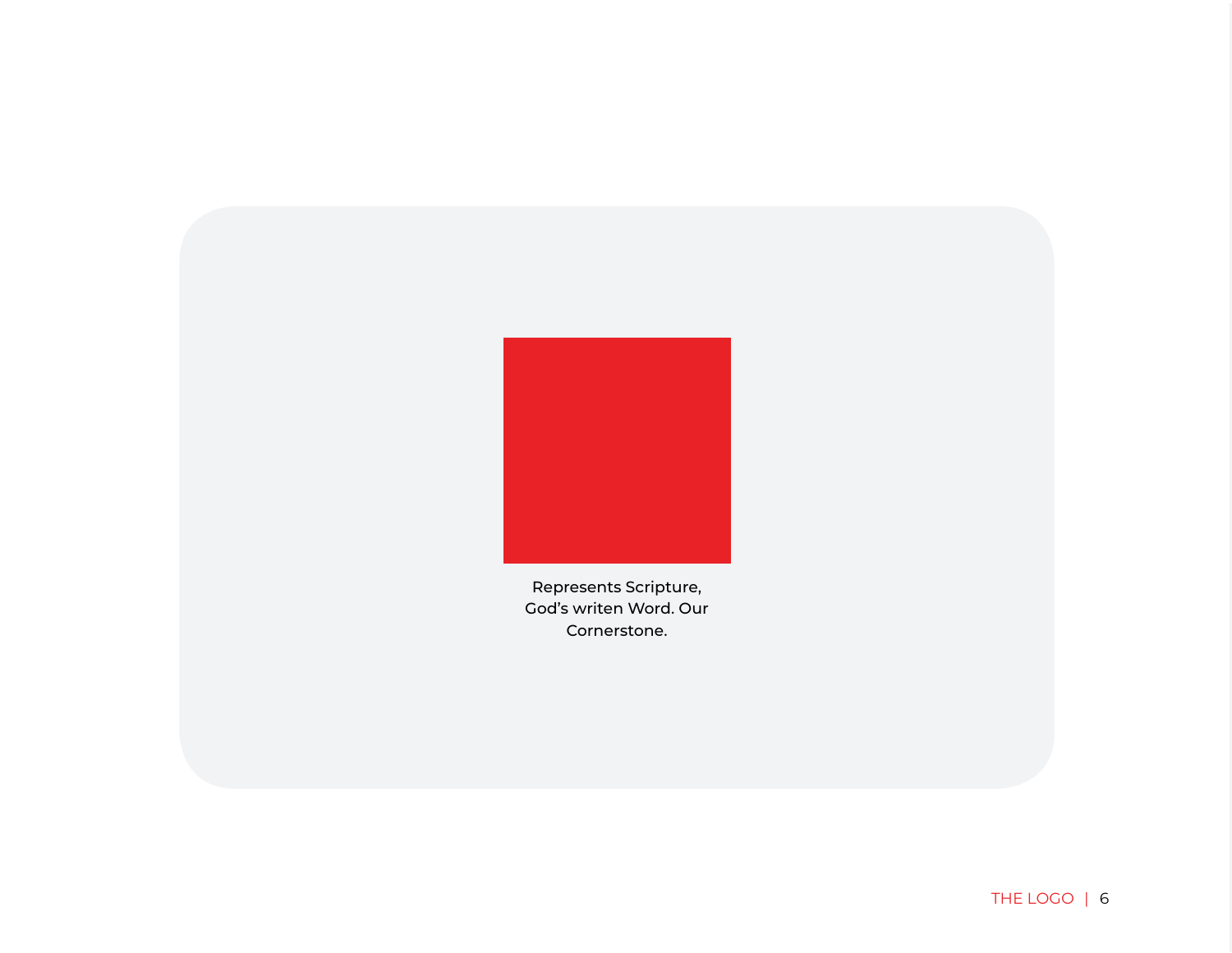### **SCRIPTURE**

The red square represents Scripture and is denoted in red (and placed as the cornerstone) to symobolize the Word become flesh.

The Bible is God's written Word, uniquely inspired by the Holy Spirit. It bears unerring witness to Jesus Christ, the living Word. As attested by the early church and subsequent councils, it is the trustworthy record of God's revelation, completely truthful in all it affirms. It has been faithfully preserved and proves itself true in human experience.

The Scriptures have come to us through human authors who wrote, as God moved them, in the languages and literary forms of their times. God continues, by the illumination of the Holy Spirit, to speak through this Word to each generation and culture.

The Bible has authority over all human life. It teaches the truth about God, His creation, His people, His one and only Son, and the destiny of all humankind. It also teaches the way of salvation and the life of faith. Whatever is not found in the Bible, nor can be proved by it, is not to be required as an article of belief or as necessary to salvation.

https://www.fmcic.ca/manual/preamble/articles-of-religion-the-scriptures/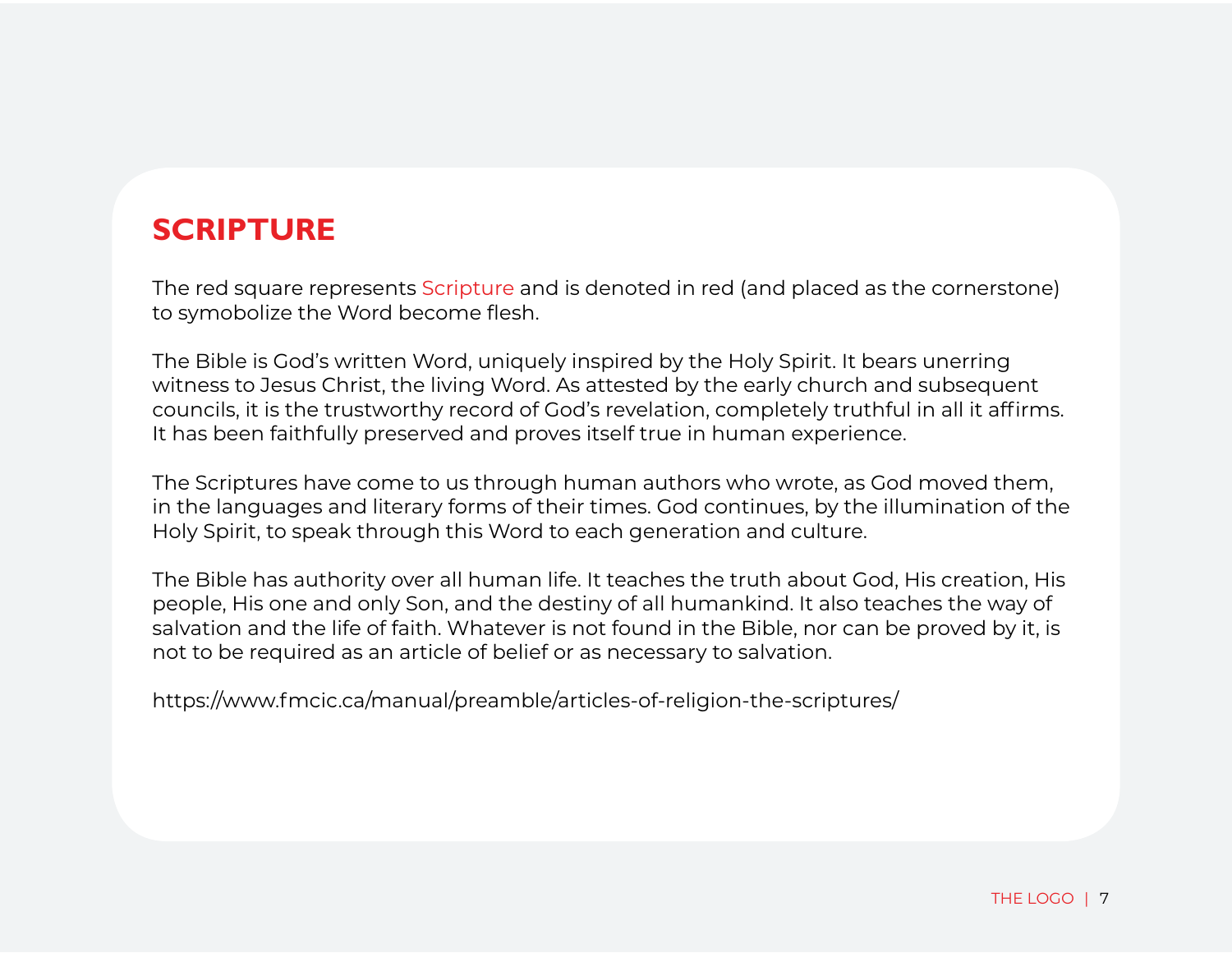

Symbolizes the passage of time and the Tradition that comes with it.



Alludes to the brain and the importance of Reason to Methodism.



Representing Experience, the diamond communicates the effect of pressure and time.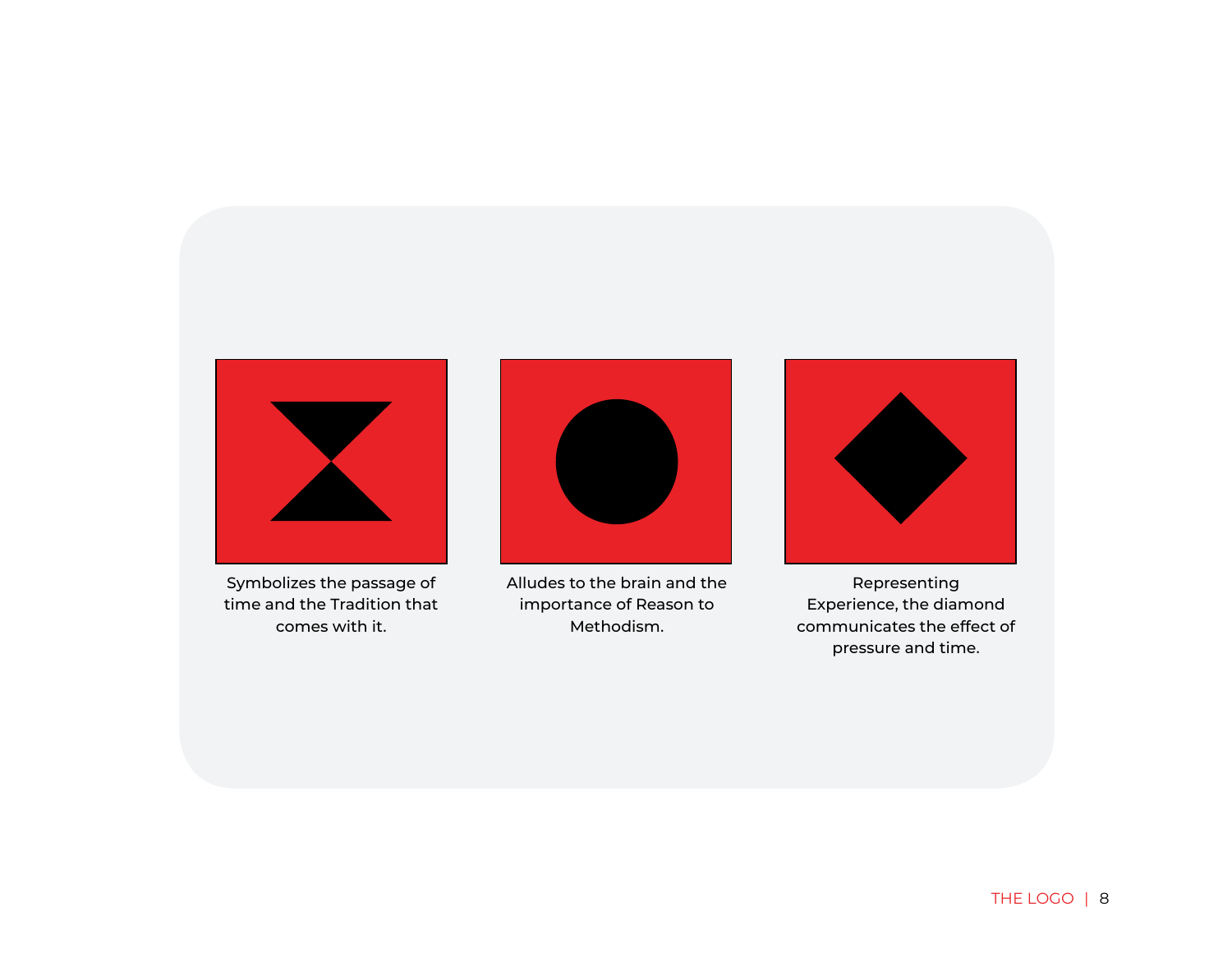## **The other Symbols – all built on the foundation of Scripture**

Each component of the logo reflects defining elements of modern Methodism. Scripture is the cornerstone, but Tradition, Reason and Experience when considered together with Scripture help shape the understanding of Christian faith.

## **Tradition**

All Christians are shaped by tradition. Some by a rich history of belief and practice passed down over centuries, and others by traditions that sprung up more recently in their own congregation (which they assume to be the plain truth of Scripture, held by true Christians).

# **Reason**

All Christians are shaped by reason. Wesleys states quite clearly that without reason we cannot understand the essential truths of Scripture. Reason, however, is not a mere human invention. It must be assisted by the Holy Spirit if we are to understand the mysteries of God.

# **Experience**

All Christians are shaped by experience. Wesley insisted that we cannot have reasonable assurance of something unless we have experienced it personally. John Wesley was assured of both justification and sanctification because he had experienced them in his own life. Although traditional proof is complex, experience is simple: "One thing I know; I was blind, but now I see."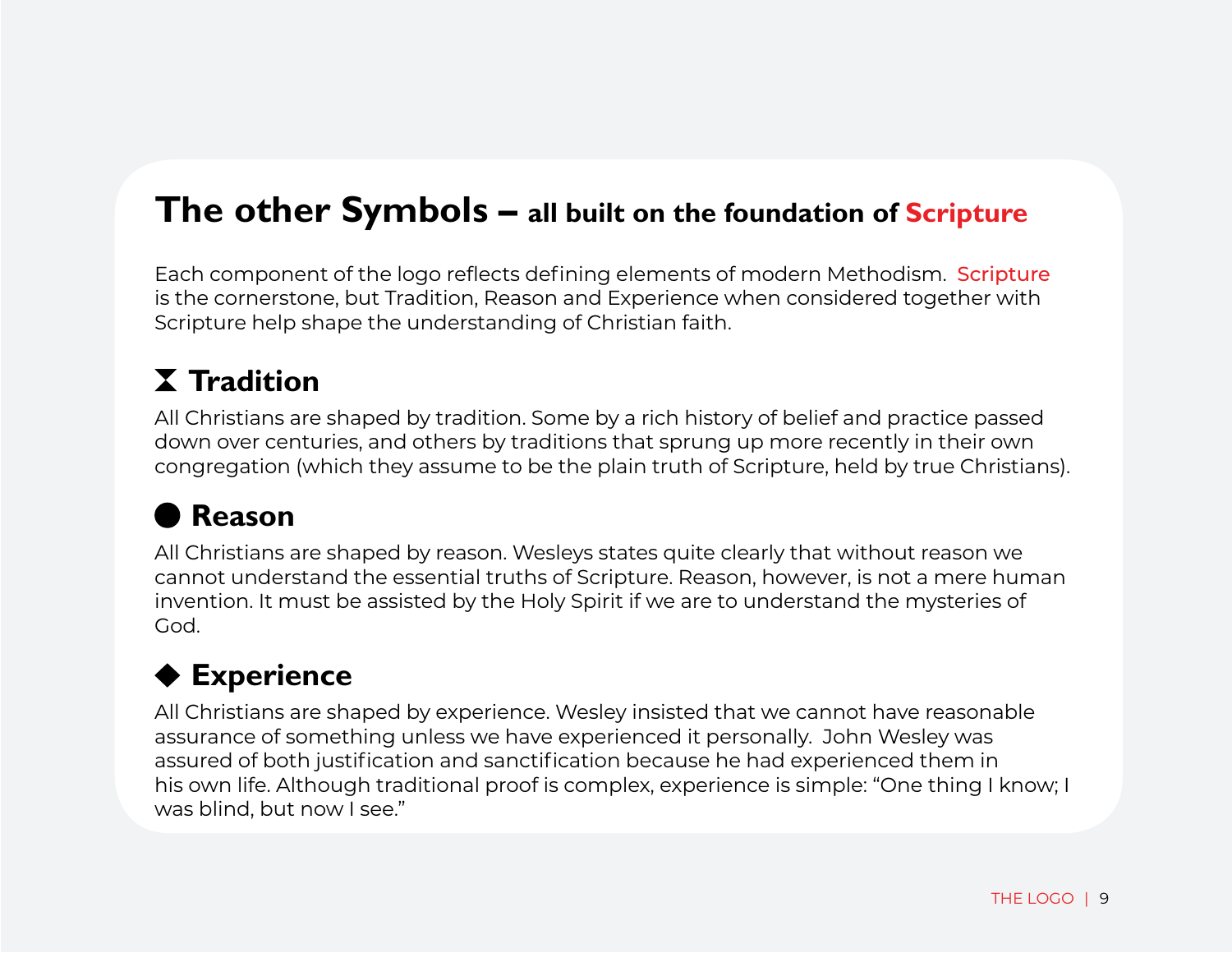

God is at work in our world throughout creation and in all of life.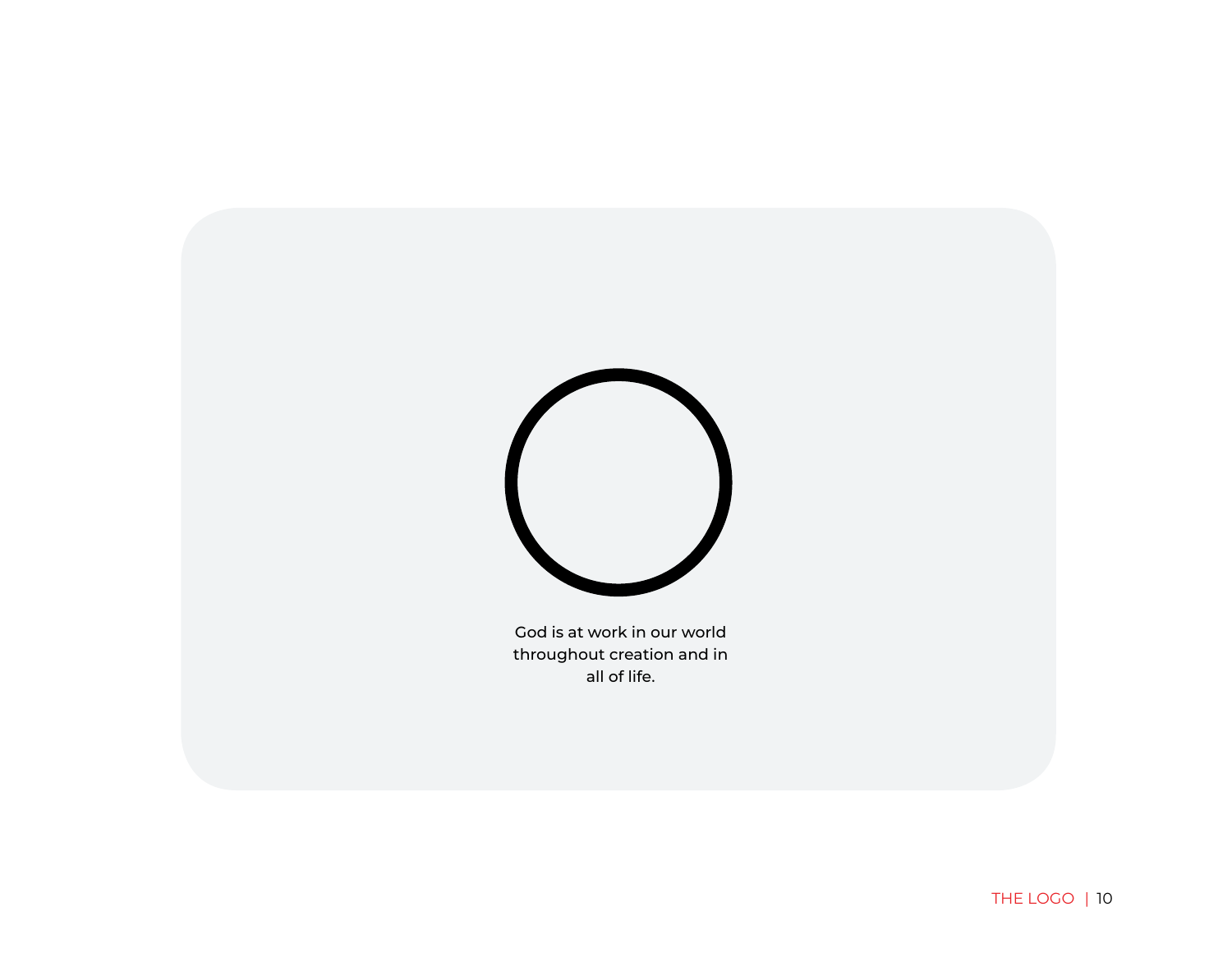# **Creation**

The large circle surrounding all the symbols represents creation.

All people can discover God in creation. The Bible tells us that the heavens declare the glory of God (Psalm 19).

The Bible tells us that creation is very important to God. God declared it good and that it continually testifies to the character of God. Our faith and partnership with God is not disembodied or disconnected from the created world. Instead the created world and the people that are a part of it are all included in God's plan: the redemption and restoration of all things. The world in all of its dimensions is our concern and our parish.

The circle alludes not only to nature. but also to people (all part of the created world) as we need this outlooking, God-given, people-centered love to be on display in the world around us as part of our disciple-making/serving ethos.

https://www.fmcic.ca/manual/preamble/articles-of-religion-salvation/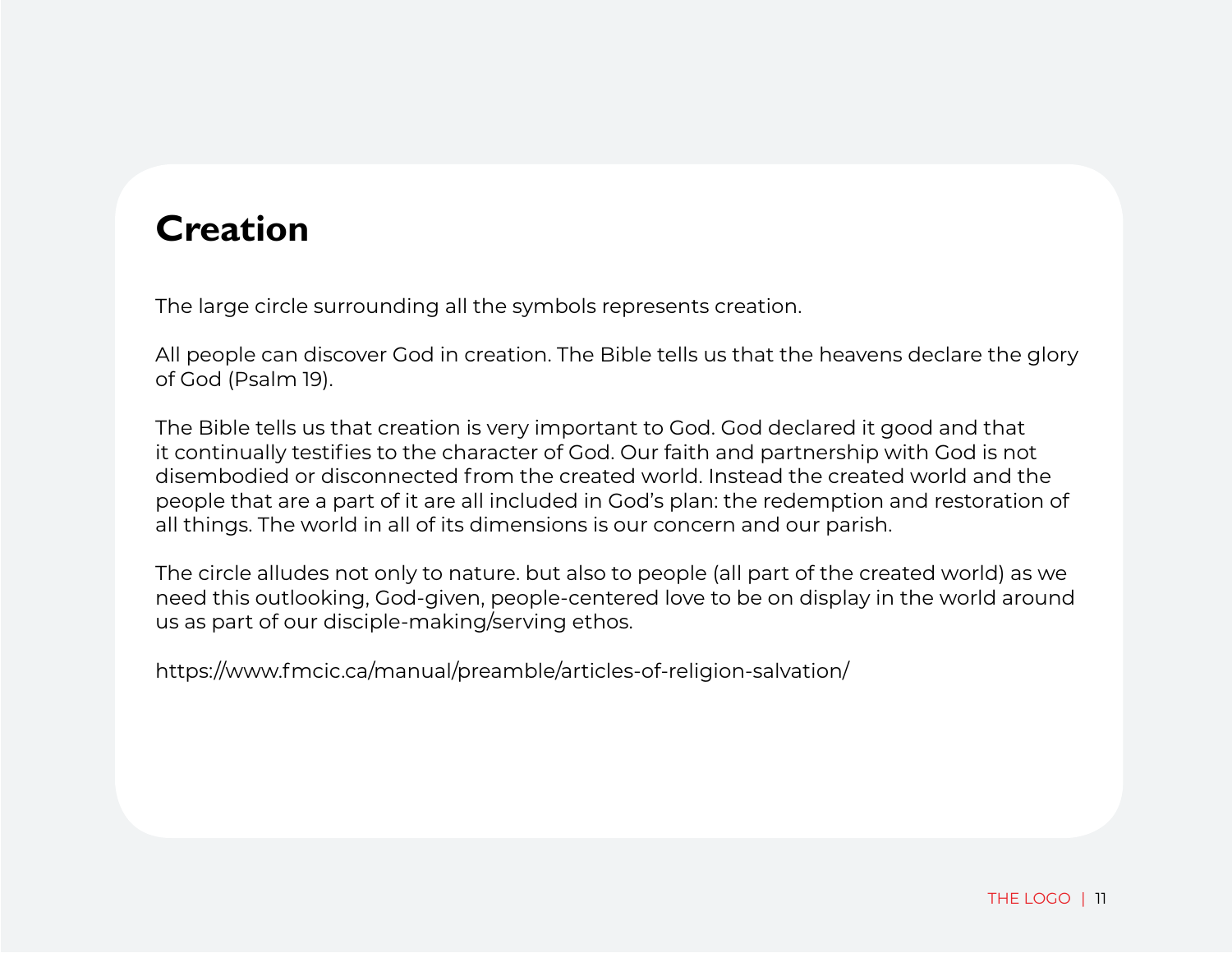

The composition of the symbols additionally allude to the figure of someone serving communion.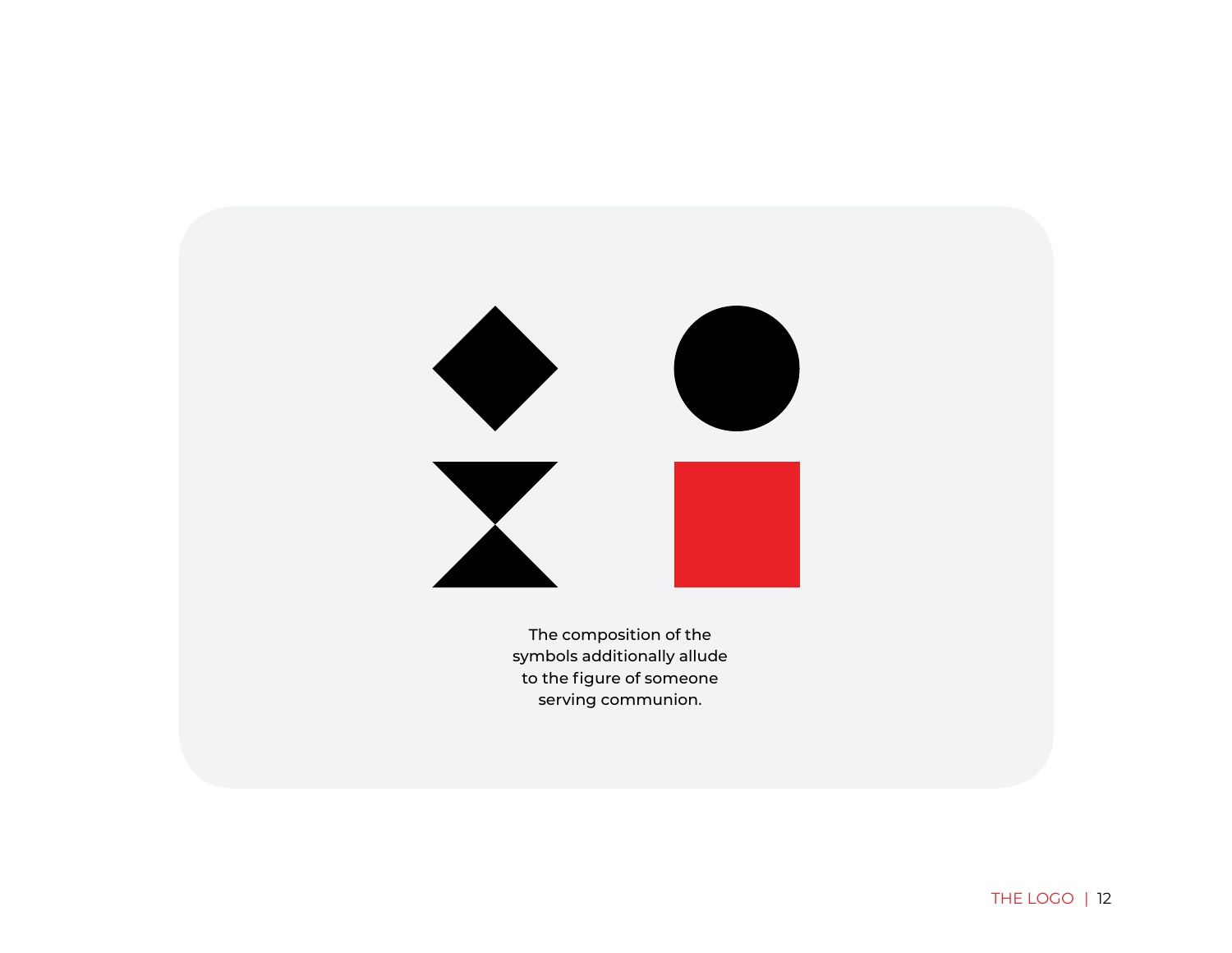## **COMMUNION**

Communion can also be seen in the logo. Bread and wine, in a chalice (diamond over the hourglass), are served, or received by someone (circle over square). We serve and receive communion which connects us, not only to His living presence, but also to our brothers and sisters. This is why John Wesley encouraged Methodists to engage in constant communion. He meant literally taking communion as often as possible because Jesus tells us to, and "A Second reason why every Christian should do this as often as he can, is, because the benefits of doing it are so great to all that do it in obedience to Him; the forgiveness of our past sins and the present strengthening and refreshing of our souls."

We continue to encourage the ongoing act of communion but the principles are especially important for us today. Communion is an act of remembering: remembering being a major Bible theme. God commanded His people to remember His words and laws. He gave them festivals and temple rules to help them remember. His people used landmarks in order to remember God-moments. Jesus gave us communion.

The experience of remembering helped and helps God-followers to centre on their identity in Him. Remembering leads to worship (God did this here! Jesus did this at the cross!) The act of remembering builds faith and courage to do our mission: for instance in the old testament often before battle God's people remembered His deliverance and this inspired them. Jesus' love and courage, as we remember it in communion, does the same for us. And finally, remembering nurtures church family, as we remember together that we belong to Him and to each other.

https://www.fmcic.ca/communion/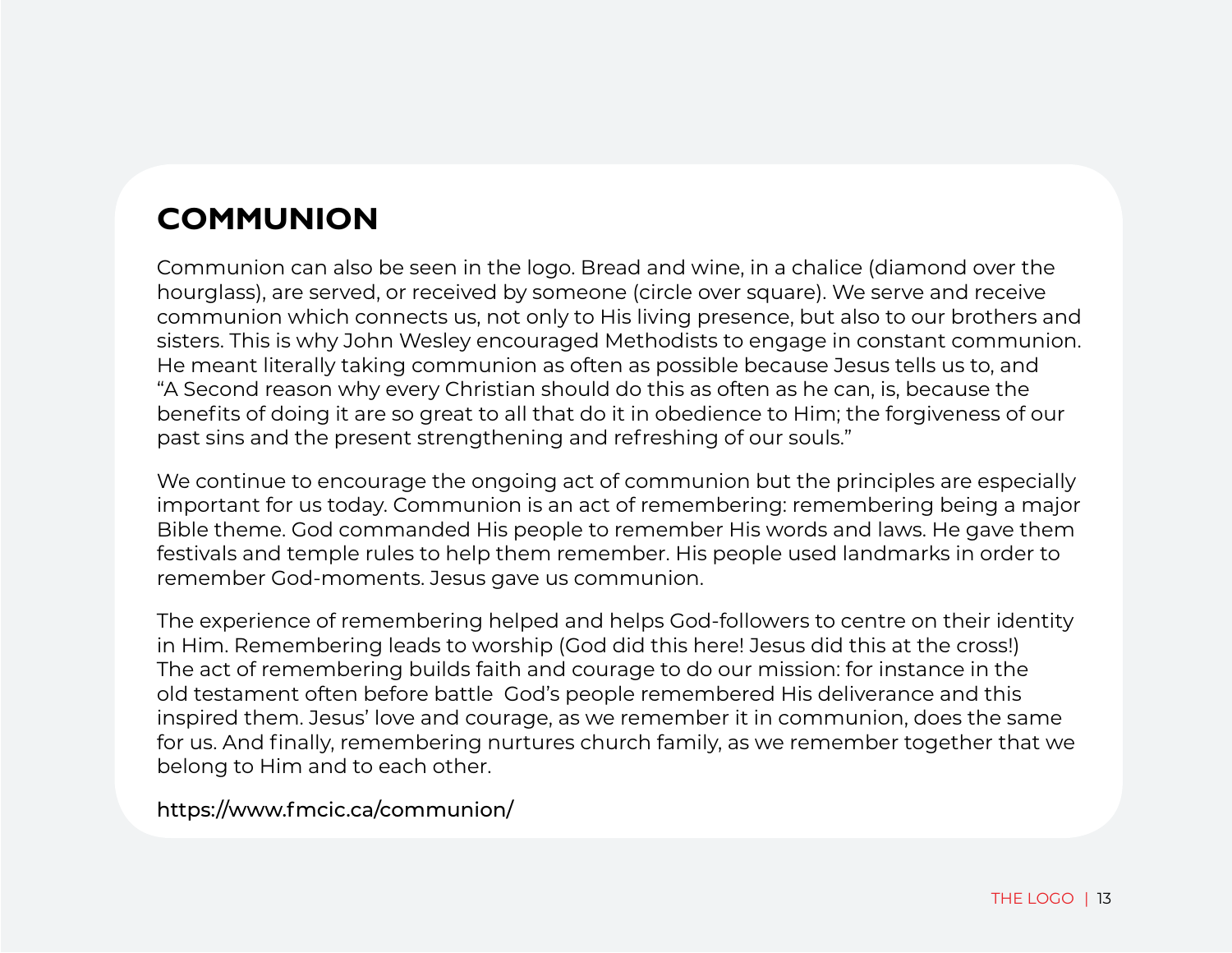#### **NEW FMCIC LOGO**

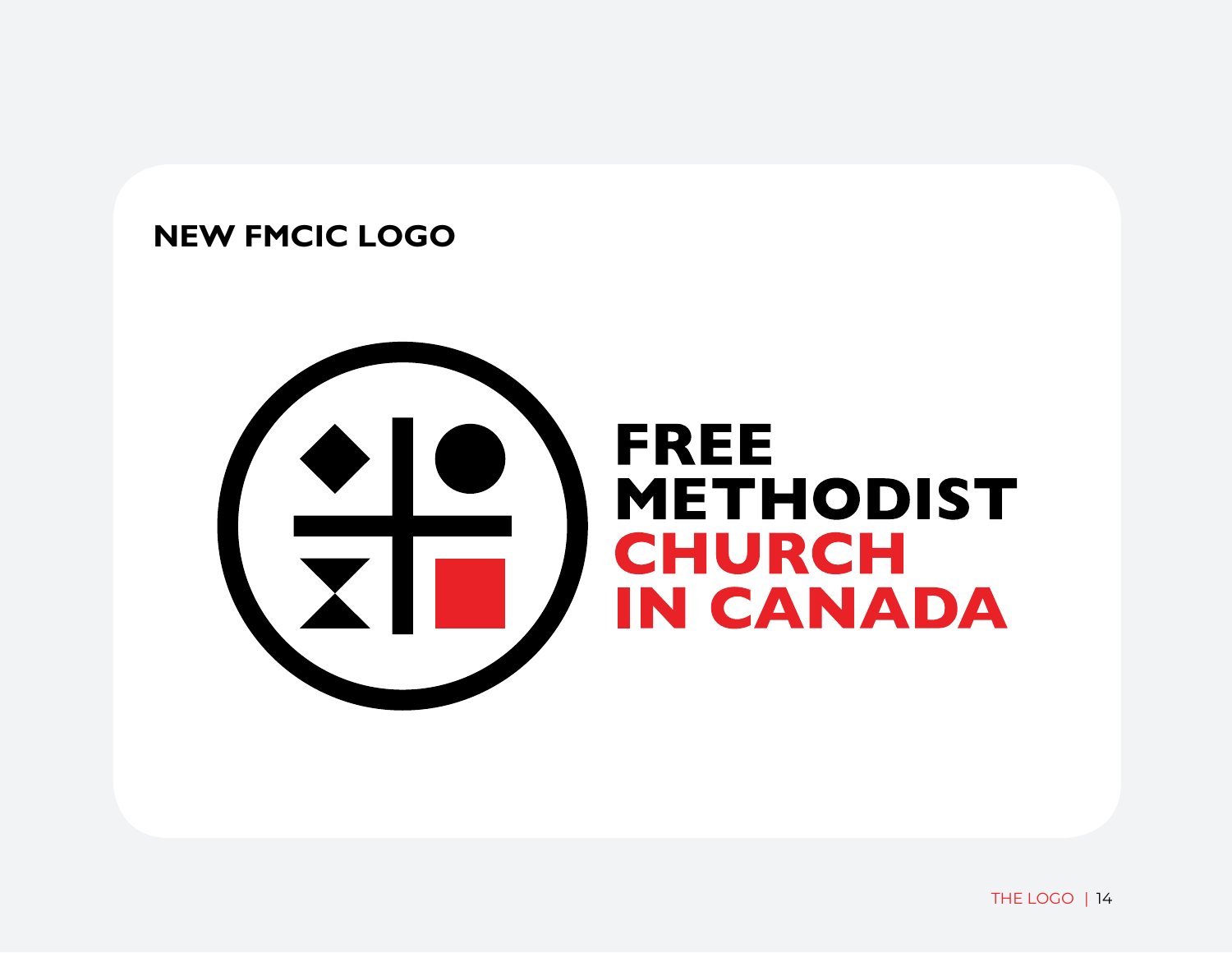#### **LOGO VARIATIONS**



These logo variations are simply alternate versions of our new FMCIC logo. They are not very different from each other in terms of style. The first (with the "Free Methodist Church in Canada" replacing the larger circle) will be used primarily in Social Media. The other variants can be used on darker backgrounds.